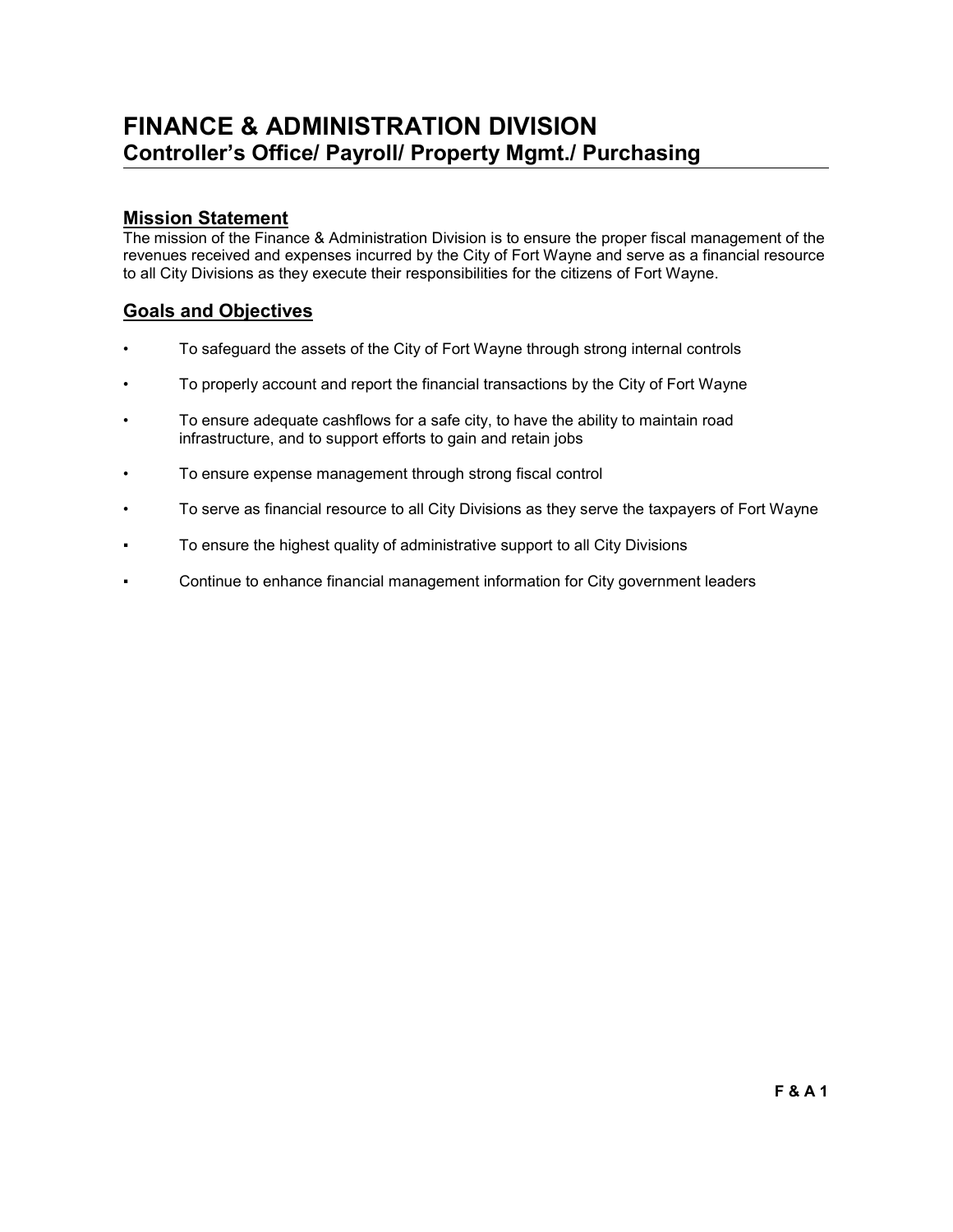#### FINANCE & ADMINISTRATION Dept # 010-002 2007 BUDGET COMPARISON

|                                        | 2005<br><b>ACTUAL</b>    | 2006<br><b>APPROVED</b><br><b>THRU 06/30/06</b> | 2007<br><b>SUBMITTED</b> |      | \$ INCREASE<br>(DECREASE)<br>FROM 2006 APPR<br>TO 2007 | % CHANGE<br>FROM 2006 APPR<br>TO 2007 |
|----------------------------------------|--------------------------|-------------------------------------------------|--------------------------|------|--------------------------------------------------------|---------------------------------------|
| 4111 WAGES-REG                         | \$<br>1,126,216          | \$<br>1,181,385                                 | \$<br>1,220,271          | \$   | 38,887                                                 |                                       |
| 4115 PARTTIME<br><b>TOTAL WAGES</b>    | \$<br>1,126,216          | \$<br>5,656<br>1,187,041                        | \$<br>5,656<br>1,225,927 | -\$  | $\overline{\phantom{a}}$<br>38,887                     | 3.28%                                 |
| 4131 PERF                              | 56,377                   | 64,891                                          | 76,267                   |      | 11,376                                                 |                                       |
| 4132 FICA                              | 83,243                   | 90,690                                          | 93,783                   |      | 3,093                                                  |                                       |
| 4134 GROUP HEALTH INSUR                | 168,000                  | 188,400                                         | 204,000                  |      | 15,600                                                 |                                       |
| 4136 UNEMPLOYMENT<br>4137 WORKERS COMP | 564<br>2,472             | 593<br>2,459                                    | 1,226<br>2,064           |      | 633                                                    |                                       |
| 413A PERF/FRINGE                       | 33,830                   | 35,395                                          | 36,608                   |      | (395)<br>1,213                                         |                                       |
| 413R RETIREE HEALTH INSUR              | 6,996                    | 7,850                                           | 8,500                    |      | 650                                                    |                                       |
| 4161 STLMT/SEVRNC                      | 520                      | $\overline{\phantom{a}}$                        |                          |      | $\overline{\phantom{a}}$                               |                                       |
| TOTAL 4100                             | \$<br>1,478,218          | \$<br>1,577,318                                 | \$<br>1,648,376          | \$   | 71,057                                                 | 4.50%                                 |
| 4212 STATIONARY/FORMS                  | \$<br>12,415             | \$<br>11,980                                    | \$<br>11,950             | - \$ | (30)                                                   |                                       |
| 4213 COMPUTER SUPPL                    | 1,579                    | 240                                             | 240                      |      | $\overline{\phantom{a}}$                               |                                       |
| 4219 OTHR OFFC SUPPL                   | 12,051                   | 20,040                                          | 20,636                   |      | 596                                                    |                                       |
| 4231 GASOLINE<br>4263 OTHR REP PRT     | 520<br>139               | 600<br>475                                      | 900<br>575               |      | 300<br>100                                             |                                       |
| 4299 OTHER MTLS                        | 180                      | 1,725                                           | 1,410                    |      | (315)                                                  |                                       |
| <b>TOTAL 4200</b>                      | \$<br>26,884             | \$<br>35,060                                    | \$<br>35,711             | -\$  | 651                                                    | 1.86%                                 |
| 4314 CONSULT SRVCS                     | \$<br>32,738             | \$<br>34,850                                    | \$<br>34,850             | -\$  |                                                        |                                       |
| 4315 APPRAISAL/INSPECTION              | 4,420                    | 8,000                                           | 8,000                    |      | $\overline{\phantom{a}}$                               |                                       |
| 4318 ELECTION EXP                      | $\overline{\phantom{a}}$ | $\overline{\phantom{0}}$                        | 410,000                  |      | 410,000                                                |                                       |
| 431C AUDIT FEES                        | 16,761                   | 15,300                                          | 18,000                   |      | 2,700                                                  |                                       |
| 431K SEMINAR FEES                      | 4,188                    | 9,285                                           | 12,988                   |      | 3,703                                                  |                                       |
| 431S SOFTWARE TRAIN                    | $\overline{\phantom{a}}$ | 250                                             | 250                      |      | $\overline{\phantom{a}}$                               |                                       |
| 4322 POSTAGE<br>4323 TELEPHONE         | 127,093<br>6,300         | 136,446<br>7,649                                | 137,611<br>9,369         |      | 1,165<br>1,720                                         |                                       |
| 4324 TRAVEL                            | 288                      | 5,111                                           | 7,450                    |      | 2,339                                                  |                                       |
| 4326 MILEAGE                           | 902                      | 1,234                                           | 1,504                    |      | 270                                                    |                                       |
| 432C CELL PHONE                        | 1,096                    | 984                                             | $\blacksquare$           |      | (984)                                                  |                                       |
| 432L LONG DISTANCE                     | 775                      | 1,380                                           | 1,360                    |      | (20)                                                   |                                       |
| 4331 PRINTING                          | 12,669                   | 16,940                                          | 17,680                   |      | 740                                                    |                                       |
| 4332 PUB LEGAL<br>4342 LIABILITY INSUR | 2,720<br>888             | 3,000<br>865                                    | 3,000<br>871             |      | $\overline{\phantom{a}}$<br>6                          |                                       |
| 4343 OFCL/CRIME BOND                   | 1,047                    | 1,186                                           | 1,219                    |      | 33                                                     |                                       |
| 4345 AUTO INSURANCE                    | 112                      | 102                                             | 115                      |      | 13                                                     |                                       |
| 4354 SEWAGE                            | 96                       | 372                                             | 372                      |      |                                                        |                                       |
| 4363 CONT OTH REP                      | 14,942                   | 13,115                                          | 13,185                   |      | 70                                                     |                                       |
| 4364 CONT SRF REP                      | 37,309                   | 36,891                                          | 38,763                   |      | 1,872                                                  |                                       |
| 4369 CONT SRVCS<br>436A MT. HARD WARE  | 9,432<br>715             | 10,250<br>715                                   | 10,880<br>715            |      | 630<br>$\overline{\phantom{a}}$                        |                                       |
| 436M CONT SRVCS - MOWING               | 41,766                   | 56,002                                          | 62,156                   |      | 6,154                                                  |                                       |
| 436P CONT MNT & REP-HVAC               | 148,932                  | 136,475                                         | 168,299                  |      | 31,824                                                 |                                       |
| 436T GARAGE TARGET                     | 1,272                    | 1,176                                           | 1,172                    |      | (4)                                                    |                                       |
| 4371 BLDG RENT                         | 856,250                  | 872,214                                         | 908,844                  |      | 36,630                                                 |                                       |
| 4374 OTHER EQ RENT<br>4375 OTHER RENT  | 8,512<br>9,284           | 9,274<br>9,284                                  | 9,274<br>6,969           |      | $\overline{\phantom{a}}$<br>(2, 315)                   |                                       |
| 4377 CC BLD PKG                        | 6,998                    | 5,700                                           | 1,200                    |      | (4,500)                                                |                                       |
| 4383 AGT FEE BOND                      | 250                      | 4,010                                           | 250                      |      | (3,760)                                                |                                       |
| 4391 SUBS & DUES                       | 43,027                   | 41,846                                          | 43,874                   |      | 2,028                                                  |                                       |
| 4393 TAXES                             | $\overline{\phantom{a}}$ | $\blacksquare$                                  | 1,000                    |      | 1,000                                                  |                                       |
| 4395 GRANTS-SUBS                       | 102,500                  | 100,000                                         | 25,000                   |      | (75,000)                                               |                                       |
| 4398 MICRO FICHE<br>4399 OTHR SRVCS    | 257<br>1,727             | 290<br>1,875                                    | 350<br>3,167             |      | 60<br>1,292                                            |                                       |
| 439A OP TRANS OUT                      | 247,234                  | 870,000                                         | 405,000                  |      | (465,000)                                              |                                       |
| 439D DRAINAGE ASSMT                    | 1,618                    | 1,440                                           | 1,440                    |      |                                                        |                                       |
| <b>TOTAL 4300</b>                      | \$<br>1,744,118          | \$<br>2,413,511                                 | \$<br>2,366,178          | \$   | (47, 333)                                              | $-1.96%$                              |
| 4443 PUR OFFC EQP                      | \$<br>781                | \$                                              | \$<br>1,900              | \$   | 1,900                                                  |                                       |
| 4445 PUR COMPUTERS                     | 18,000                   |                                                 |                          |      |                                                        |                                       |
| 4446 PUR SOFTWARE                      | 400                      |                                                 |                          |      |                                                        |                                       |
| TOTAL 4400                             | \$<br>19,181             | \$<br>٠                                         | \$<br>1,900              | \$   | 1,900                                                  | 1900%**                               |
| <b>TOTAL EXPENSES</b>                  | \$<br>3,268,402          | \$<br>4,025,890                                 | \$<br>4,052,164          | \$   | 26,275                                                 | 0.65%                                 |

\*\* Percentage high due to the fact that 4400's in 2006 were covered with lease dollars. F & A 2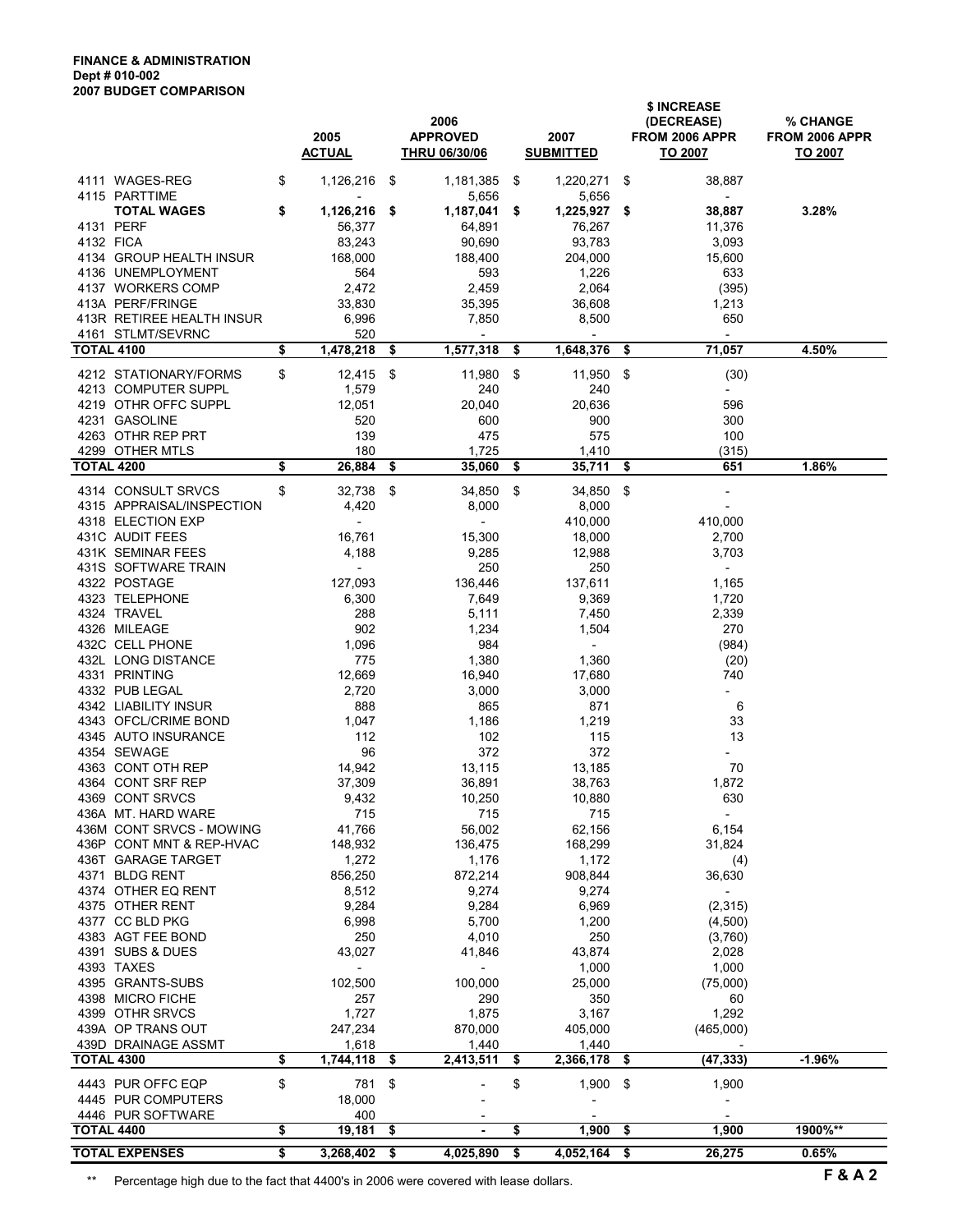## Finance & Administration 2007-2011 Capital Improvement Program

|                   | <b>FUNDING SOURCE CODE:</b>                   | <b>GRP-Grant Pending</b>    |                                      |       | PT-Property Tax             |       |       |  |  |  |
|-------------------|-----------------------------------------------|-----------------------------|--------------------------------------|-------|-----------------------------|-------|-------|--|--|--|
|                   | <b>CC-Cumulative Capital Fund</b>             | LE-Lease                    |                                      |       | RB-Revenue Bond             |       |       |  |  |  |
|                   | <b>CDBG-Community Development Block Grant</b> | InfraBd-Infrastructure Bond |                                      |       | <b>ST-State Source</b>      |       |       |  |  |  |
|                   | CEDIT-Co. Economic Development Income Tax     |                             | <b>LRS-Local Roads &amp; Streets</b> |       | <b>SU-Sewer Utility</b>     |       |       |  |  |  |
|                   | <b>CO-County Source</b>                       | MISC-Miscellaneous          |                                      |       | SWU-Stormwater Utility      |       |       |  |  |  |
|                   | FED-Federal Source                            |                             | MVH-Motor Vehicle Highway            |       | TIF-Tax Increment Financing |       |       |  |  |  |
|                   | <b>GOB-General Obligation Bond</b>            |                             | PCBF-Park Cumulative Bldg. Fund      |       | UF-User Fee                 |       |       |  |  |  |
|                   | <b>GRA-Grant Approved</b>                     | <b>PS-Private Source</b>    |                                      |       | <b>WU-Water Utility</b>     |       |       |  |  |  |
|                   |                                               |                             |                                      |       |                             |       |       |  |  |  |
|                   |                                               | <b>Funding</b>              |                                      |       | <b>Expenditure</b>          |       |       |  |  |  |
| Item #            | <b>Project Title &amp; Description</b>        | <b>Source</b>               | 2007                                 | 2008  | 2009                        | 2010  | 2011  |  |  |  |
| <b>Controller</b> |                                               |                             |                                      |       |                             |       |       |  |  |  |
|                   | Computers & software                          | PT                          |                                      | 2,000 | 2,000                       |       | 3,500 |  |  |  |
| 2                 | <b>Printers</b>                               | <b>PT</b>                   | 500                                  | 1,600 |                             | 1,500 |       |  |  |  |
| 3                 | <b>Fax Machines</b>                           | PT                          | $\overline{\phantom{0}}$             | 1.195 |                             | 500   |       |  |  |  |

#### Payroll

|    | Laser Printer HP 8150     | <b>DT</b> | -                        |      | ,730                     | -                        |     |
|----|---------------------------|-----------|--------------------------|------|--------------------------|--------------------------|-----|
| -  | -<br>Computer Replacement | <b>DT</b> | $\overline{\phantom{a}}$ | .000 | $\overline{\phantom{a}}$ | $\overline{\phantom{a}}$ |     |
|    | Office<br>Chairs          | DT        | 300                      |      | 300                      | 300                      | 300 |
| д. | <b>Fax Machine</b>        | DT        | $\overline{\phantom{a}}$ |      | $\overline{\phantom{0}}$ | $\overline{\phantom{0}}$ | 600 |

#### Purchasing

| . <i>.</i> <u>.</u> |                                                  |    |                  |        |        |       |        |
|---------------------|--------------------------------------------------|----|------------------|--------|--------|-------|--------|
|                     | Computer upgrades - 5 year replacement           | DT |                  | 2,500  | 3,000  | ,000  |        |
|                     | Printer upgrades                                 | DT | 100 <sub>1</sub> | .100   | 3,500  | .100  | .100 l |
|                     | Hasler Mailing System (postage meter - mailroom) | DT |                  | 13.439 |        |       |        |
|                     |                                                  |    |                  |        |        |       |        |
| <b>ITOTAL</b>       |                                                  |    | ,900             | 24,029 | 10,530 | 4,400 | 5,500  |

### **Controller**

1. Replace computers according to City guidelines

2. Replace 1 laser

3. Replace Controller's office FAX machine

4. Office furniture, chairs, etc.

#### Payroll

- 1. Replacement of Printers: printers will be replaced according to City guidelines
- 2. Replacement of Computers: computers will be replaced according to City guidelines
- 3. 2005 2007: purchase one office chair per year; replacing chairs purchased in 1996. Then repeat the cycle 2009-2011.

### **Purchasing**

1. Computer upgrades: yr 2008 - replace Director's laptop computer & replace computer in mailroom - did NOT replace in 2006; yr. 2009 - replace 4 computers for Asst. Director, 2 Buyers, Admin. Asst.; yr. 2010 - replace 1 computer for Buyer/Info Mgmt)

2. Printer upgrade: 2007 - 1 HP 4000 printer; 2008 - 1 HP 4000 printer; 2009 1 HP printer & 1 Okidata printer for purchase orders; 2010 - 1 HP 4000 printer; 2011 - 1 HP 4000 printer

3. Yr. 2008 - replace postage meter (required by US Postal Services)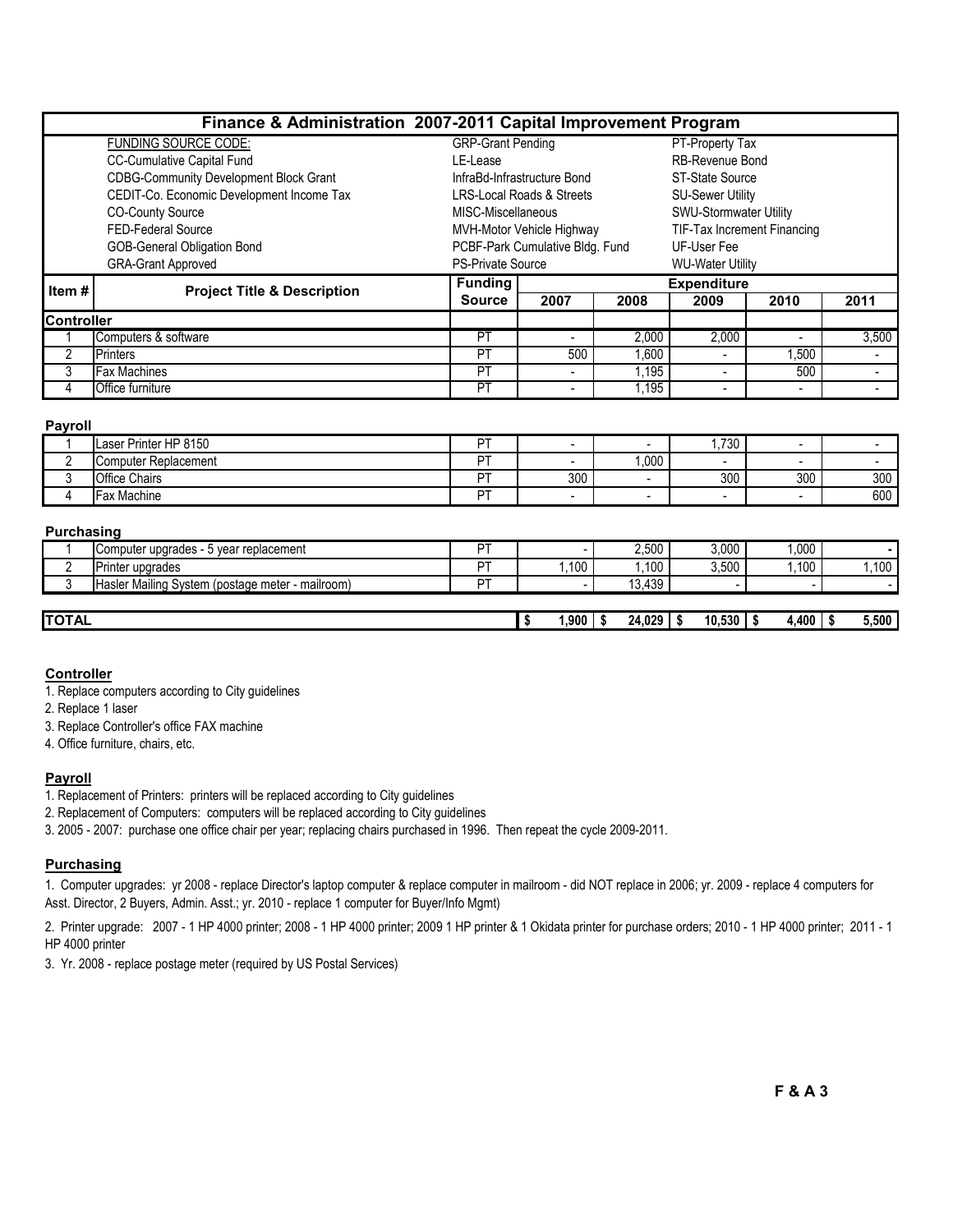|                | Finance & Administration-Property Management 2007-2011 Capital Improvement Program |                                                                 |                 |                          |                             |                          |                             |  |  |  |  |  |
|----------------|------------------------------------------------------------------------------------|-----------------------------------------------------------------|-----------------|--------------------------|-----------------------------|--------------------------|-----------------------------|--|--|--|--|--|
|                | <b>FUNDING SOURCE CODE:</b>                                                        | <b>GRP-Grant Pending</b>                                        | PT-Property Tax |                          |                             |                          |                             |  |  |  |  |  |
|                | CC-Cumulative Capital Fund                                                         | RB-Revenue Bond<br>LE-Lease                                     |                 |                          |                             |                          |                             |  |  |  |  |  |
|                | <b>CDBG-Community Development Block Grant</b>                                      | InfraBd-Infrastructure Bond<br>ST-State Source                  |                 |                          |                             |                          |                             |  |  |  |  |  |
|                | CEDIT-Co. Economic Development Income Tax                                          | <b>LRS-Local Roads &amp; Streets</b><br><b>SU-Sewer Utility</b> |                 |                          |                             |                          |                             |  |  |  |  |  |
|                | <b>CO-County Source</b>                                                            | MISC-Miscellaneous<br>SWU-Stormwater Utility                    |                 |                          |                             |                          |                             |  |  |  |  |  |
|                | FED-Federal Source                                                                 | MVH-Motor Vehicle Highway<br>TIF-Tax Increment Financing        |                 |                          |                             |                          |                             |  |  |  |  |  |
|                | <b>GOB-General Obligation Bond</b>                                                 | UF-User Fee<br>PCBF-Park Cumulative Bldg. Fund                  |                 |                          |                             |                          |                             |  |  |  |  |  |
|                | <b>GRA-Grant Approved</b>                                                          | PS-Private Source<br><b>WU-Water Utility</b>                    |                 |                          |                             |                          |                             |  |  |  |  |  |
|                |                                                                                    | <b>Funding</b>                                                  |                 |                          |                             |                          |                             |  |  |  |  |  |
| Item#          | <b>Project Title &amp; Description</b>                                             | Source                                                          | 2007            | 2008                     | <b>Expenditure</b><br>2009  | 2010                     | 2011                        |  |  |  |  |  |
| 1              | Fort Wayne Fire Department                                                         |                                                                 | 150,000         | 312,000                  | 20,000                      | 220,000                  | 20,000                      |  |  |  |  |  |
|                |                                                                                    |                                                                 |                 |                          | ÷.                          |                          |                             |  |  |  |  |  |
|                | a. Fire investigtion Office - Relocate from Lahmeyer Rd.                           | CC                                                              |                 | 100,000                  |                             |                          |                             |  |  |  |  |  |
|                | b. Replace roof - Fire Station #7 - 1602 Lindenwood Ave.                           | CC                                                              | 60,000          |                          | $\bar{a}$                   | $\blacksquare$           | ÷.                          |  |  |  |  |  |
|                | c. Replace roof - Fire Station #6 - 1500 W. Coliseum Blvd.                         | CC                                                              |                 | 60,000                   | $\blacksquare$              |                          | ÷.                          |  |  |  |  |  |
|                | d. Replace roof - Fire Station #11 - 405 E. Rudisill Blvd.                         | CC                                                              | $\blacksquare$  | 60,000                   | $\blacksquare$              | $\blacksquare$           | ٠                           |  |  |  |  |  |
|                | e. Replace roof - Fire Station #14 - 3400 Reed Rd.                                 | $\overline{cc}$                                                 |                 | 60,000                   | $\overline{\phantom{a}}$    |                          |                             |  |  |  |  |  |
|                | f. Replace main roof - Fire Station #1 - 419 E. Main St.                           | cc                                                              |                 |                          | $\blacksquare$              | 200,000                  | $\blacksquare$              |  |  |  |  |  |
|                | g. Replace Concrete Apron & Asphalt Parking Lot - Fire Station #14                 | CC                                                              | 50,000          |                          | $\overline{\phantom{a}}$    |                          | $\blacksquare$              |  |  |  |  |  |
|                | h. Replace Concrete Apron- Fire Station #6 - 1500 W. Coliseum Blvd.                | $\overline{cc}$                                                 |                 | 12,000                   | ÷,                          | ä,                       |                             |  |  |  |  |  |
|                | and Fire Station #9 - 2530 E. Pontiac St.                                          |                                                                 |                 |                          |                             |                          |                             |  |  |  |  |  |
|                | i. Fill cracks & reseal parking lots at Fire Stations.                             | cc                                                              | 20.000          | 20,000                   | 20,000                      | 20,000                   | 20,000                      |  |  |  |  |  |
|                | Upgrade HVAC Staefa Software Systems.                                              | CC                                                              | 20,000          | $\sim$                   |                             | ÷                        | ÷.                          |  |  |  |  |  |
| $\overline{2}$ | Animal Care & Control - 3020 Hillegas Road                                         |                                                                 | 14,600          | 23,550                   | 12,000                      | $\blacksquare$           | $\sim$                      |  |  |  |  |  |
|                | a. Paint walls/doors                                                               | CC                                                              |                 | 4,000                    | 4,000                       | $\overline{a}$           | $\blacksquare$              |  |  |  |  |  |
|                | b. Powerwash and seal brick exterior                                               | CC                                                              |                 | 18,000                   |                             |                          |                             |  |  |  |  |  |
|                | (7,315 sf X \$1.25 sf - power washing)                                             |                                                                 |                 |                          |                             |                          |                             |  |  |  |  |  |
|                | (7,315 sf X \$1.10 sf - sealing brick)                                             |                                                                 |                 |                          |                             |                          |                             |  |  |  |  |  |
|                | c. Reseal/Resurface/Restripe Parking Lot                                           | CC                                                              | 2,600           | $\blacksquare$           | $\blacksquare$              | ÷.                       | $\blacksquare$              |  |  |  |  |  |
|                | d. Replace damaged concrete & install handicap ramp                                | $\overline{cc}$                                                 | $\sim$          | 1,550                    | $\omega$                    | $\overline{\phantom{a}}$ | ÷.                          |  |  |  |  |  |
|                | e. Repair Barn                                                                     | $\overline{cc}$                                                 | 3,000           | $\omega$                 | $\omega$                    | ÷.                       | $\blacksquare$              |  |  |  |  |  |
|                | f. Replace Countertops                                                             | CC                                                              | 9,000           | $\bar{a}$                | $\omega$                    | $\overline{\phantom{a}}$ |                             |  |  |  |  |  |
|                |                                                                                    | CC                                                              |                 |                          | 6,000                       |                          | $\blacksquare$              |  |  |  |  |  |
|                | g. Paint Building Interior                                                         | cc                                                              | ÷.              | $\bar{a}$                |                             | $\blacksquare$           | $\omega$                    |  |  |  |  |  |
|                | h. Replace seating in interaction rooms.                                           |                                                                 | 207,000         | 555,000                  | 2,000                       | $\overline{\phantom{a}}$ | $\omega$                    |  |  |  |  |  |
| 3              | Police Operations Center - 1320 E. Creighton Avenue                                |                                                                 |                 |                          | $\blacksquare$              | $\blacksquare$           | $\blacksquare$              |  |  |  |  |  |
|                | a. Replace carpet - Records Bureau & Conf. Room (1st fl.)                          | CC                                                              | 25,000          |                          | $\overline{\phantom{a}}$    | $\overline{\phantom{a}}$ | $\blacksquare$              |  |  |  |  |  |
|                | b. New ceiling project/renovate - (3rd & 4th fls.)                                 | CC                                                              | 52,000          |                          | $\overline{\phantom{a}}$    | $\overline{a}$           | ٠                           |  |  |  |  |  |
|                | c. New ceiling project - Records Bureau (1st fl.)                                  | CC                                                              | 15,000          |                          | $\blacksquare$              | $\overline{a}$           | $\blacksquare$              |  |  |  |  |  |
|                | d. Plumbing replacement                                                            | CEDIT                                                           |                 | 500,000                  | $\blacksquare$              | ä,                       | $\overline{\phantom{a}}$    |  |  |  |  |  |
|                | e. New NE quadrant furnishings                                                     | CC                                                              | 15,000          | $\blacksquare$           | $\blacksquare$              | $\overline{\phantom{a}}$ | $\sim$                      |  |  |  |  |  |
|                | f. Replace carpet - Crime Scene/Lab Area                                           | CC                                                              | 10,000          | $\overline{\phantom{a}}$ | $\blacksquare$              | $\overline{\phantom{a}}$ | $\blacksquare$              |  |  |  |  |  |
|                | g. Renovate/Soundproof Interview Room (3rd fl.)                                    | CC                                                              | 15,000          | $\omega$                 | $\mathcal{L}_{\mathcal{A}}$ | $\Box$                   | ÷.                          |  |  |  |  |  |
|                | h. Remodel Interview area (6th fl.)                                                | CC                                                              | 40,000          | $\bar{a}$                | $\blacksquare$              | $\overline{\phantom{a}}$ | $\blacksquare$              |  |  |  |  |  |
|                | i. Painting of floors (1st, 2nd, 4th fls.)                                         | cc                                                              | 35,000          | $\omega$                 | $\omega$                    | $\blacksquare$           | $\blacksquare$              |  |  |  |  |  |
|                | Painting of floors (3rd, 5th, 6th fls.)                                            | $_{\rm CC}$                                                     |                 | 35,000                   | $\blacksquare$              | $\blacksquare$           | $\blacksquare$              |  |  |  |  |  |
|                | k. Replace carpet - Victim Assistance & Community Room                             | $\overline{cc}$                                                 |                 | 20,000                   | $\mathbf{r}$                | ä,                       | $\mathbf{r}$                |  |  |  |  |  |
| $\overline{4}$ | Police Academy - 1903 St. Mary's Ave.                                              |                                                                 | 231,200         | 1,200                    | 96,200                      | 1,200                    | 1,200                       |  |  |  |  |  |
|                | a. Lowe's - Miscellaneous Supplies                                                 | <b>MISC</b>                                                     | 1,200           | 1,200                    | 1,200                       | 1,200                    | 1,200                       |  |  |  |  |  |
|                | b. Purchase Building                                                               | <b>MISC</b>                                                     | 230,000         | $\overline{\phantom{a}}$ |                             | $\overline{\phantom{a}}$ | ٠                           |  |  |  |  |  |
|                | c. Laboratory Room for Vice & Narcotics                                            | CC                                                              |                 |                          | 95,000                      |                          | $\overline{\phantom{a}}$    |  |  |  |  |  |
| 5              | Street Department - Replace trench drains.                                         | cc                                                              | 12,000          | $\sim$                   |                             | ÷.                       | $\mathcal{L}_{\mathcal{A}}$ |  |  |  |  |  |
| 6              | Science Central - replace roof; 1950 N. Clinton                                    | $\overline{cc}$                                                 | 100,000         | 50,000                   | $\blacksquare$              | $\overline{\phantom{a}}$ | ÷.                          |  |  |  |  |  |
| $\overline{7}$ | City-County Building - leased space                                                |                                                                 | 113,000         | $\blacksquare$           | $\omega$                    | $\blacksquare$           | $\mathcal{L}_{\mathcal{A}}$ |  |  |  |  |  |
|                | a. 9th floor carpet replacement (20,000 sf)                                        | CC                                                              | 45,000          | $\bar{a}$                | $\omega$                    | ä,                       |                             |  |  |  |  |  |
|                | b. 8th floor carpet replacement (20,000 sf)                                        | $\overline{CC}$                                                 | 45,000          | $\omega$                 | $\omega$                    |                          | $\blacksquare$              |  |  |  |  |  |
|                |                                                                                    |                                                                 |                 |                          |                             |                          | $\blacksquare$              |  |  |  |  |  |
|                | c. 1st floor carpet replacement (1,560 sf)                                         | $\overline{cc}$                                                 | 5,000           | $\blacksquare$           | $\blacksquare$              | $\blacksquare$           | $\blacksquare$              |  |  |  |  |  |
|                | d. City Council Chambers - replace carpet, repair/replace chairs                   | $\overline{cc}$                                                 | 18,000          | $\blacksquare$           |                             |                          |                             |  |  |  |  |  |
| 8              | Contingent Building Repairs - for unforeseen repairs during year                   | CC                                                              |                 | ÷,                       | 271,800                     | 178,800                  | 378,800                     |  |  |  |  |  |
|                | Budget \$400,000 annual, less CC items 1-7 and no CEDIT                            |                                                                 |                 |                          |                             |                          |                             |  |  |  |  |  |
| <b>TOTAL</b>   |                                                                                    |                                                                 | 827,800         | 941,750                  | 400,000                     | 400,000                  | 400,000                     |  |  |  |  |  |

1. Fort Wayne Fire Department – Replacement of roofs for Fire Station #7 in 2007, Fire Stations #6,#11, and #14 in 2008, and Fire Station #1 in 2010. Relocation cost of Fire Investigation Office in 2008. Replace concrete apron, drive, and asphalt parking lot at Fire Station #14 in 2007. Replace concrete apron at Fire Stations #6 and #9 in 2008. Fill cracks and reseal parking lots at Fire Stations every year 2007-2011. Upgrade HVAC Staefa software systems at Fire Stations #12, #15, #16, and #17 in 2007.

2. Animal Control - Resurface, reseal, and restripe the parking lot in 2007. Repair barn and replace countertops in 2007. Powerwash and seal exterior brick in 2008. Replace damaged concrete and install handicap ramp in 2008. Paint walls and doors in 2008 and 2009. Paint building interior and replace seating in interaction rooms in 2009.

3. Police Operations Center – Replacement of carpet in Records Bureau & Conference Room (1st fl.), and the CrimeScene/Lab area in 2007. In 2007 new ceilings and renovations are budgeted for the 3rd & 4th floors. Purchase NE quadrant furnishings in 2007. Replace plumbing in 2008. Renovate and soundproof Interview Room (3rd fl.) in 2007. Remodel Interview area on the 6th floor in 2007. Paint the 1st, 2nd, and 4th floors in 2007, and the 3rd, 5th, and 6th floors in 2008. In 2008 replace carpet in the Victim Assistance and Community Room.

4. Police Academy - Purchase miscellaneous supplies for water softener and minor repairs through a Lowe's every year from 2007-2011. Purchase building from Department of Education in 2007. In 2009 construct new laboratory room for Vice & Narcotics.

5. Street Department - Replace trench drains in 2007.

6. Science Central - Replacement of roof as a phased project in 2007.

7. City County Building – Carpet replacement for various floors will begin in 2007. The carpet replacement program will be continued to enhance a professional atmosphere of city offices. Replace carpet, repair/replace chairs in the City Council Chambers in 2007.

8. Contingent Building Repairs – A contingent building fund was set up in the 1998 Property Managers budget to fund projects considered necessary during a budget year. In F& A 4<br>1999 it use decided that all CID items would 1999 it was decided that all CIP items would be funded through the Cumulative Capital Fund.